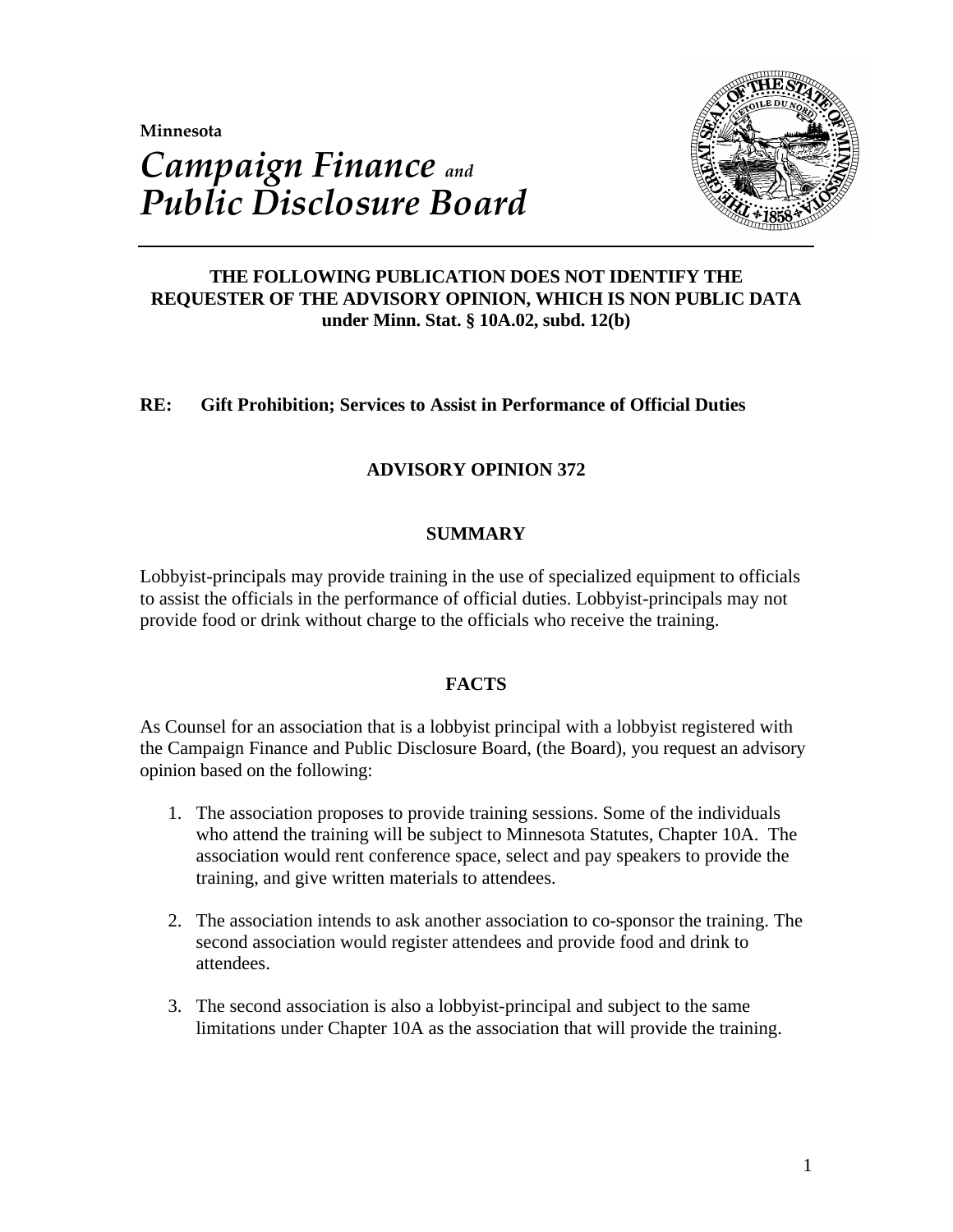#### **ISSUE ONE**

Are the training sessions described above a violation of the gift prohibition provided by Minnesota Statutes, chapter 10A?

#### **OPINION ONE**

No. The proposed training, including the written materials, is the provision of a service and property that falls within the definition of a "gift" as provided by Minn. Stat. §10A.071, subd. 1, paragraph (b), which would be prohibited unless allowed under an execption. A relevant exception is provided by Minn. Stat. §10A.071, subd. 3, clause (2), for "services to assist an official in the performance of official duties..."

#### **ISSUE TWO**

May food and drink be given without payment to officials subject to Chapter 10A who attend the training sessions?

#### **OPINION TWO**

No. The provision of food and drink is also a gift under Minn. Stat. §10A.071, subd.1, paragraph (b), and no exception is made for such a gift. A request from one lobbyist principal to another lobbyist principal to provide a gift of food or drink to officials is prohibited under Minn. Stat. §10A.071, subd. 2.

#### **NOTE**

The Board notes that Minn. Stat. §471.895, prohibits local official from accepting gifts from individuals who are not lobbyists under certain circumstances. This statute is not under the Board's jurisdiction. You are advised to consult your own legal advisors with regard to its possible application to the facts you presented.

Issued December 15, 2005

Terri Ashmore, Chair Campaign Finance and Public Disclosure Board